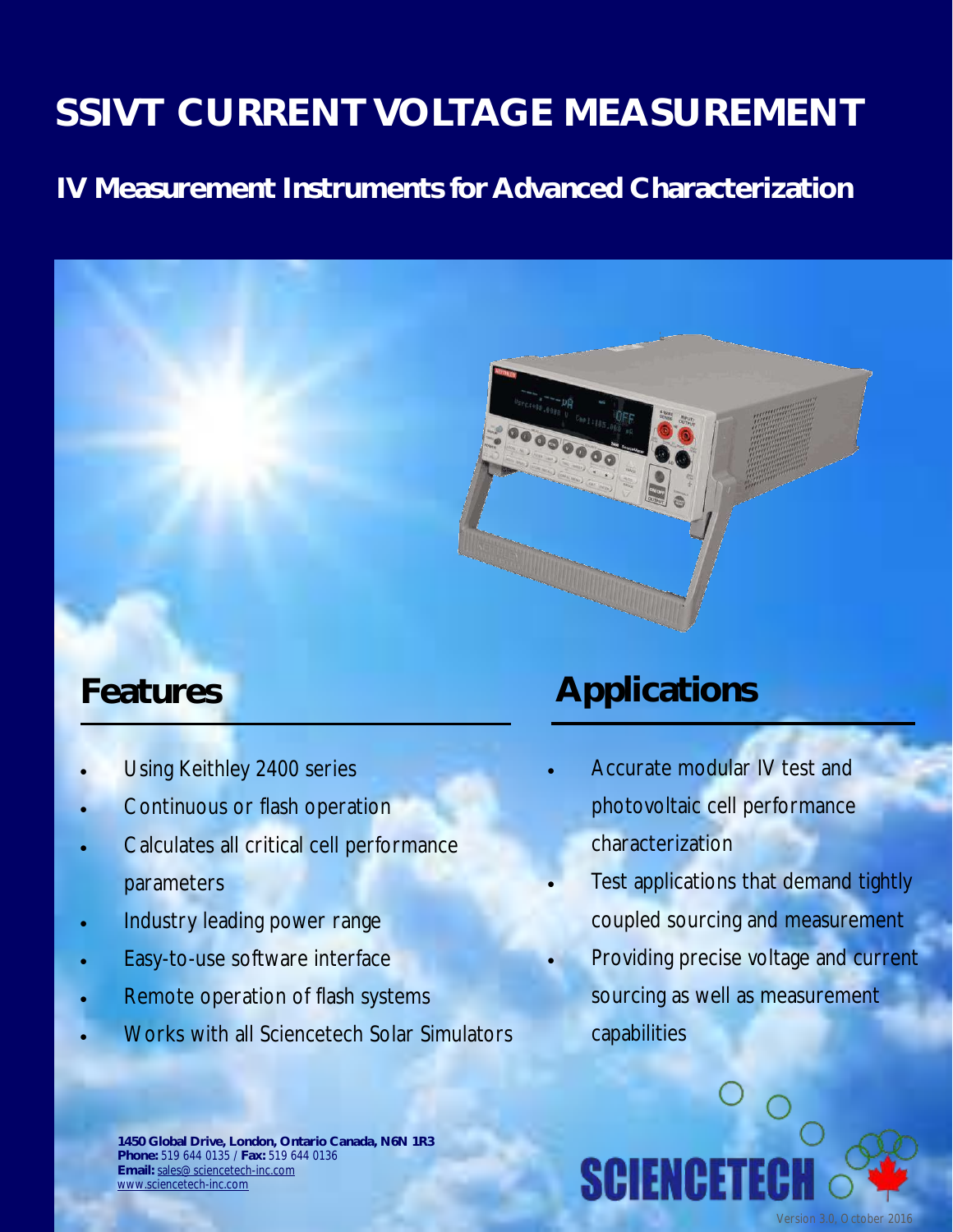### **A. Overview**

The Sciencetech model SSIVT is an electrical current voltage measurement system that uses a Keithley 2400 series sourcemeter to characterize photovoltaic cell performance. Sciencetech manufactures Solar Simulators and offers a variety of cell measurement accessories such as reference cells, cell chucks and cooling equipment to provide the full PV measurement package.

Coupled with Sciencetech's Load Booster system Sciencetech offers industry leading power range. Our maximum measurable panel is up to 200V, 80A .

Sciencetech's SSIVT systems can be combined with our wide range of flash and continuous solar simulators and accessories to create a customized modular system to meet your exact needs.

#### **Modular measurement systems**

**Sample test system:**

- 150W Fully Reflective Solar Simulator (160-9001)
- Downward Facing Vertical Stand for SS150 (160-9013)
- Current-Voltage Measurement System 20W Version for Continuous Solar Simulator (175-9103)
- Calibrated Reference Cell, Quartz Window (590-0154)
- 16.5x16.5cm Solar Cell Chuck, Liquid Cooled, Vacuum Ready (165-8204)
- Water Recirculating Cooler 500W Capacity (165-8021)
- Probe Station, 4 Probes, Tungsten Needle-tip Kelvin Probes (165-8211)

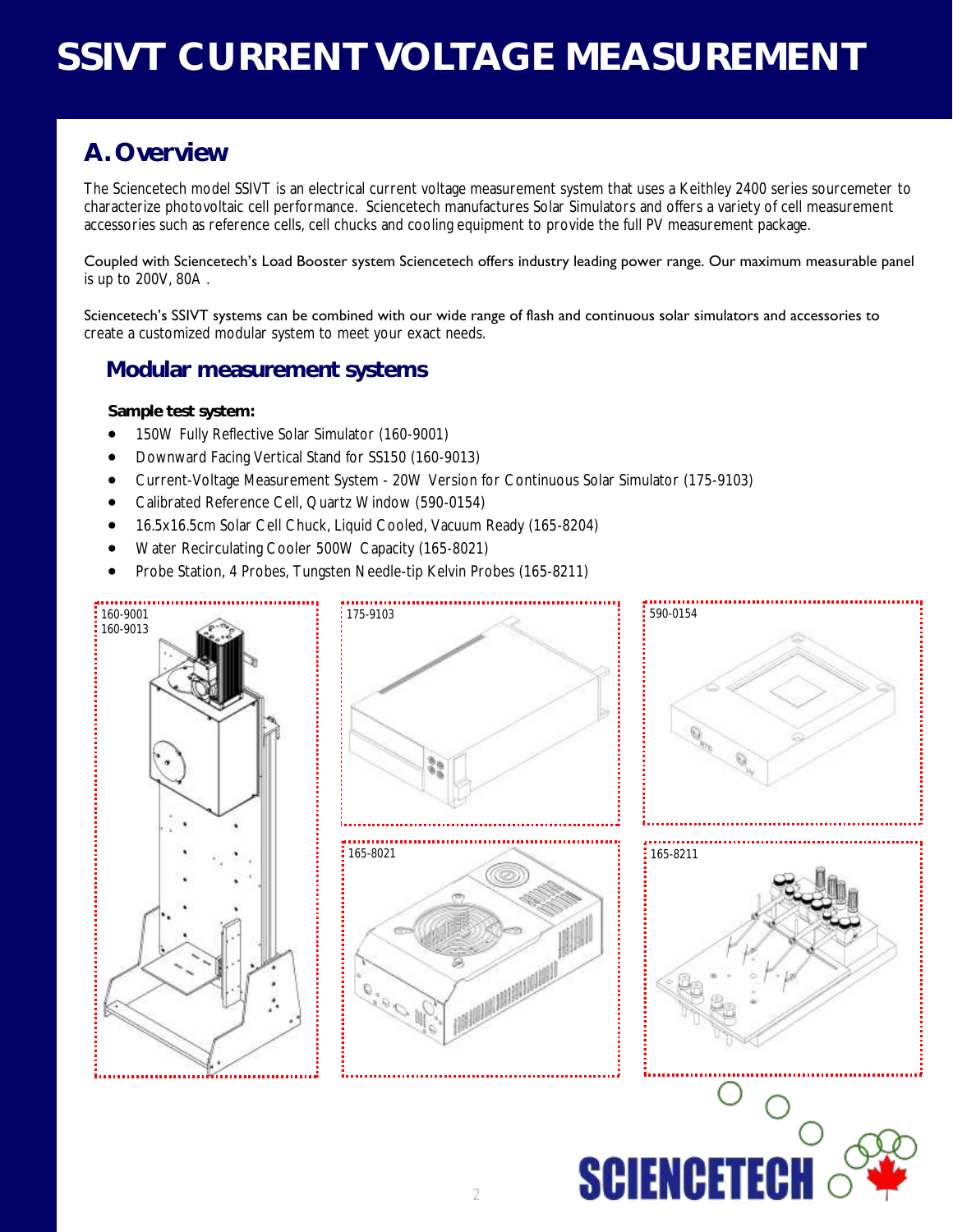## **B. Specifications**

Sciencetech's SSIVT series of IV measurement systems cover a wide range of measurement conditions, as shown in the table below.

| Model                                                                                        | SSIVT-20C<br>(sku:175-9103)                                                   | SSIVT-20F<br>(sku:175-9104) | SSIVT-21C<br>(sku:175-9106) | SSIVT-60C<br>(sku:175-9101) | SSIVT-60F<br>(sku:175-9102) |
|----------------------------------------------------------------------------------------------|-------------------------------------------------------------------------------|-----------------------------|-----------------------------|-----------------------------|-----------------------------|
| Measured Quantities                                                                          | Voc, Isc, Vmax, Imax, Pmax, FF, Rseries, Rshunt                               |                             |                             |                             |                             |
| PV Voltage Range                                                                             | $0 - 200V$                                                                    | $0 - 200V$                  | $0 - 20V$                   | $0 - 60V$                   | $0 - 60V$                   |
| <b>Current Range</b>                                                                         | $0 - 1A$                                                                      | $0 - 1A$                    | $0 - 1A$                    | $0 - 3A$                    | $0 - 3A$                    |
| Power Range                                                                                  | $0 - 20W$                                                                     | $0 - 20W$                   | $0 - 20W$                   | $0 - 60W$                   | $0 - 60W$                   |
| <b>Running Mode</b>                                                                          | Continuous                                                                    | Flash                       | Continuous                  | Continuous                  | Flash                       |
| Source Measure Unit (SMU) Model                                                              | Keithley 2400                                                                 | Keithley 2400               | Keithley 2401               | Keithley 2420               | Keithley 2420               |
| Voltage Source Accuracy at Maximum<br>Voltage (1 Year, 23°C ± 5°C)                           | $0.02% + 24mV$                                                                | $0.02\% + 24mV$             | $0.02\% + 2.4$ mV           | $0.02\% + 7.2$ mV           | $0.02\% + 7.2$ mV           |
| Voltage Measurement Accuracy at Max-<br>imum Voltage (1 Year, $23^{\circ}C \pm 5^{\circ}C$ ) | $0.015% + 10mV$                                                               | $0.015% + 10mV$             | $0.015% + 1.5mV$            | $0.015% + 3mV$              | $0.015% + 3mV$              |
| Voltage Programming Resolution at<br>Maximum Voltage                                         | 5mV                                                                           | 5mV                         | 500µV                       | 1.5mV                       | 1.5mV                       |
| Default Voltage Measurement Resolu-<br>tion at Maximum Voltage                               | 1mV                                                                           | 1mV                         | 100µV                       | 1mV                         | 1mV                         |
| Current Source Accuracy at Maximum<br>Current (1 Year, $23^{\circ}$ C ± 5°C)                 | $0.27% + 900 \mu A$                                                           | $0.27% + 900 \mu A$         | $0.27% + 900\mu A$          | $0.059% + 2.7mA$            | $0.059% + 2.7mA$            |
| Current Measurement Accuracy at Max-<br>imum Current (1 Year, $23^{\circ}$ C ± 5°C)          | $0.22% + 570 \mu A$                                                           | $0.22% + 570 \mu A$         | $0.22% + 570 \mu A$         | $0.052% + 1.71mA$           | $0.052% + 1.71mA$           |
| Current Programming Resolution at<br>Maximum Current                                         | $50\mu A$                                                                     |                             |                             |                             |                             |
| Default Current Measurement Resolu-<br>tion at Maximum Current                               | $10\mu A$                                                                     |                             |                             |                             |                             |
| A to D                                                                                       | 16 bit                                                                        |                             |                             |                             |                             |
| Connection                                                                                   | 4-wire (Remote) Measurement                                                   |                             |                             |                             |                             |
| # of Data Points / Scan*                                                                     | $2 - 100$                                                                     |                             |                             |                             |                             |
| Scan time*                                                                                   | 2 - 50s for steady-state illumination and 10s - 10mins for flash illumination |                             |                             |                             |                             |
| Software                                                                                     | Compatible with Windows 7 (XP / Vista optional)                               |                             |                             |                             |                             |

Sciencetech's SSIVT-20C and SSIVT-20F systems can be coupled with a Sciencetech load booster system (as shown in the figure on the right) to allow for much higher power measurements. The load booster is inserted between the Keithley and the device under test. The BI100, for example, allows us to measure up to 10A up to the full 200V range of the Keithley.

The load booster can be used in both AC and DC measurements.

| Model            | Voltage | Current |
|------------------|---------|---------|
| BI100 (166-9001) | 200V    | 10A     |
| BI200 (166-9010) | 200V    | 20A     |
| BI400 (166-9011) | 200V    | 40A     |
| BI600 (166-9012) | 200V    | 60A     |
| BI800 (166-9013) | 200V    | 80A     |



**SCIENCETE**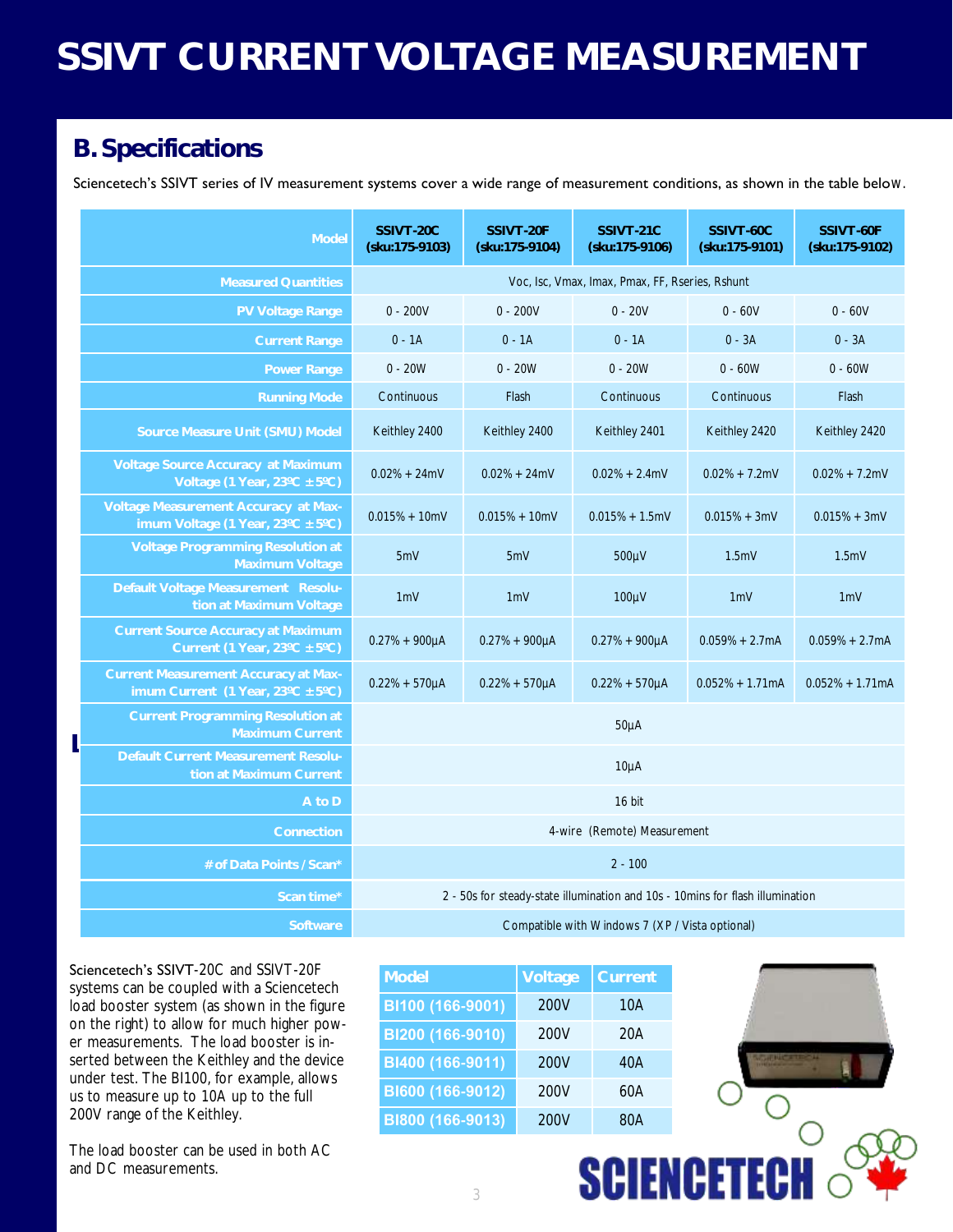## **C. SSIVT system configuration**



## **D. SciRunIV Software (SOFT-0102)**



#### **Software features:**

- Light and dark IV measurements
- Displays reference data
- Manual or automatic range selection
- Allows user calibration of reference detectors
- Graphs Current Vs. Voltage and Power Vs. Voltage
- Overlay Curves for comparison
- Measures V<sub>oc</sub>, I<sub>sc</sub>, V<sub>max</sub>, I<sub>max</sub>, P<sub>max</sub>, FF, R<sub>series</sub> and R<sub>shunt</sub>
- Outputs data to text files readable by all major data analysis software
- Curve smoothing function
- Configurable limit tests to assess cell quality
- Linear and non-linear step voltage
- Records number of flashes for flash systems.
- Temperature logging (optional)
- Point-by-point Irradiance and temperature measurements (optional)
- Cell efficiency calculation (optional)

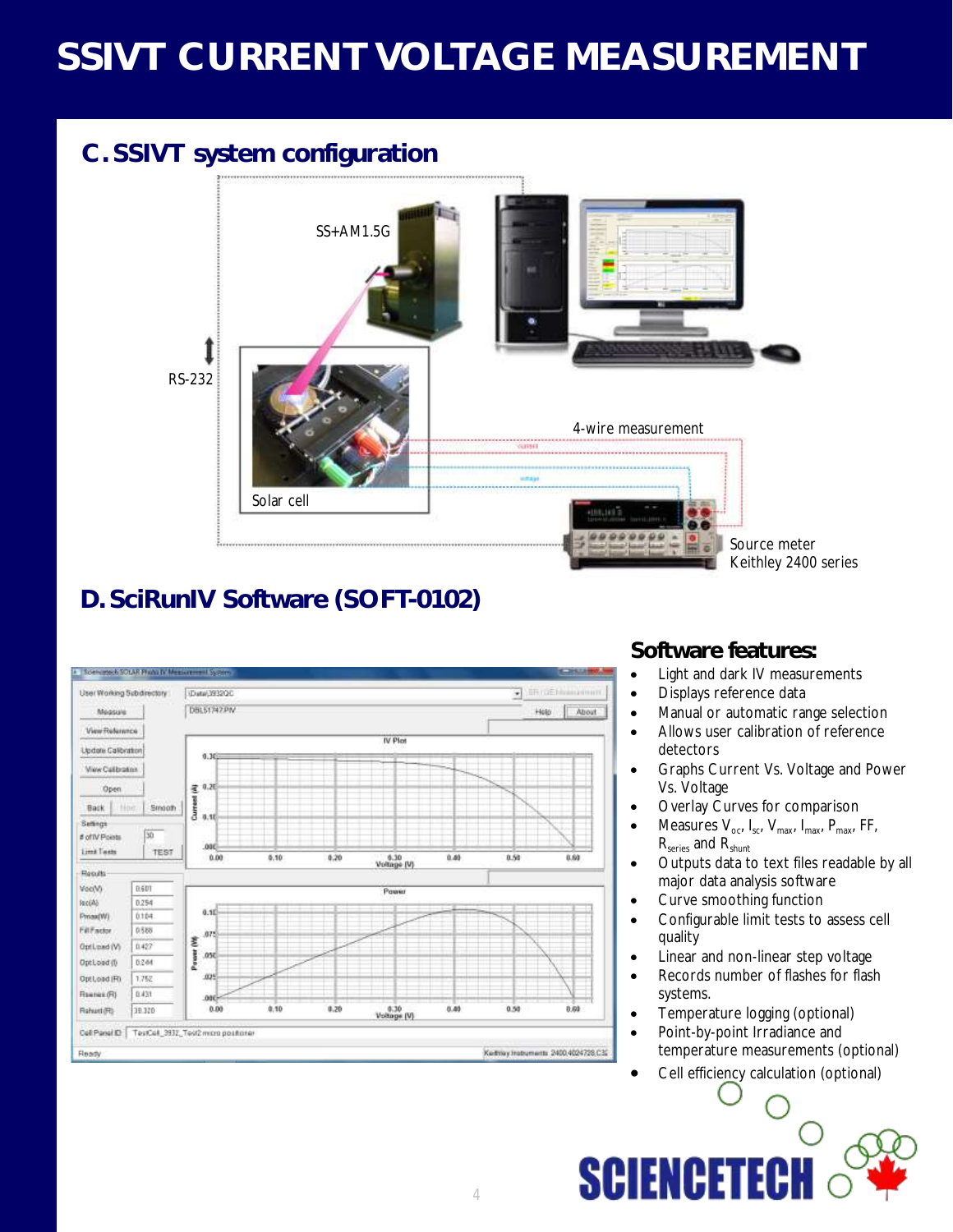### **E. Accessories**

#### **Reference cells and detector**

The SC-LT- series calibrated reference cells (as shown on the top right) are a recommended accessory for our Solar Simulators and IV measurement systems. They allow accurate calibration of light intensity to ensure repeatable results. The reference cells with different window materials and bandpass are listed in the table below and transmission spectrums are given in the bottom plot. The Solar Reference Cells come with a Certificate of Calibration and compatible set of connecting cables. The following parameters of the reference cell are certified: Isc, Imax, Voc, Vmax, Pmax, Area, Fill Factor and Efficiency. The certification is accredited by NIST to the ISO-17025 standard and is traceable both to the National Renewable Energy Laboratory (NREL), and to the International System of Units (SI). A compatible cable set is also supplied with each Solar Reference Cell.

The SSIVT-REF single element silicon detector (as shown on the bottom right) is designed to be used for monitoring and verifying the Sun level of solar simulators. The detector is used effectively in sensing wavelengths between 190nm and 1100nm and is calibrated to the Sun. It is included with all Flash versions of SSIVT for flash reference measurements but is also available sold separately. It can also be used with the Sciencetech SOL-METER solar power meter.

| Model                         | SC-LT-Q                              | SC-LT-KG1      | SC-LT-KG2       | SC-LT-KG3      | SC-LT-KG5      | SC-LT-RG610     | <b>SSIVT-REF</b> |
|-------------------------------|--------------------------------------|----------------|-----------------|----------------|----------------|-----------------|------------------|
| Part No                       | 590-0154                             | 590-0269       | 590-0270        | 590-0271       | 590-0272       | 590-0273        | 125-9007         |
| <b>Window Material</b>        | Quartz                               | KG1            | KG <sub>2</sub> | KG3            | KG5            | <b>RG610</b>    | None             |
| <b>Bandpass</b>               | 190 - 1100nm                         | $315 - 725$ nm | 304 - 785nm     | $315 - 710$ nm | $330 - 665$ nm | 610nm Long pass | 190 - 1100nm     |
| <b>Cell Size</b>              | 20 x 20mm<br>5mm                     |                |                 |                |                |                 |                  |
| <b>Overall Size</b>           | 92 x 70 x 16mm<br>50 x 50 x 25mm     |                |                 |                |                |                 |                  |
| <b>Temperature Sensor</b>     | 100 $\Omega$ Pt RTD<br>None          |                |                 |                |                |                 |                  |
| <b>Calibration Irradiance</b> | 1000 $W/m^2$<br>1000 $W/m^2$         |                |                 |                |                |                 |                  |
| <b>Operating Current</b>      | $~130$ m $A/S$ un<br>$\sim$ 2 mA/sun |                |                 |                |                |                 |                  |
| <b>Operating Temp</b>         | $10-40 °C$                           |                |                 |                | $10-40 °C$     |                 |                  |